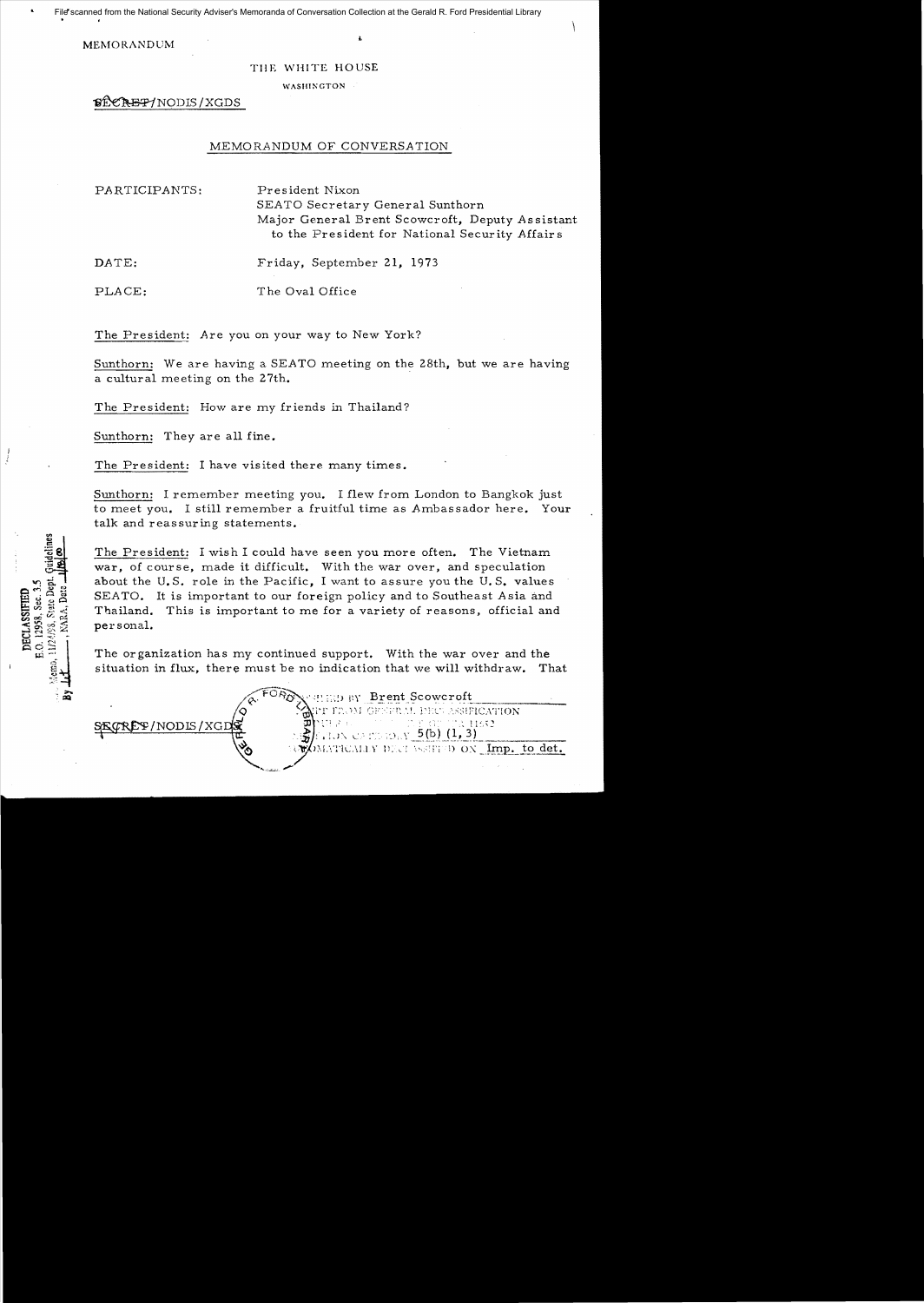### **STECKET/NODIS/XGDS** 2

would leave a vacuum. Congress and many people want us to get out of anywhere. But we are important to peace and stability. There will be no signals that they will have a free hand in the area. I wanted you to hear it first hand.

Sunthorn: That is reassuring to hear. I will pass it on. I am new to the job, but am convinced SEATO can playa useful role.

The President: Tell me about it.

Sunthorn: A lower profile is necessary, but the threat of subversion may be even higher now.

The President: I agree.

Sunthorn: Despite the aid which may have given to Thailand and the Philippines on a bilateral basis, we think SEATO can supplement that. If we did not make efforts on projects, bilateral aid might not be coming.

For example, in Northeast Thailand we need 5,000 tube wells. Your government and *my* government have been working, but only about 500 have been dug.

When Mr. Faulkner of New Zealand came to see me, he said New Zealand would help us but bilaterally because SEATO aid is not effective. I told him that SEATO aid could be very effective and complementary to the bilateral. Both are necessary and don't duplicate each other.

The President: We will consider that carefully. That can give meaning to the organization. The military is very important, but this is also helpful.

Sunthorn: As Dr. Kissinger said [in his testimony], we have to emphasize humanitarian assistance and downplay the military. Both Thailand and the Philippines need aid.

The President: The Philippines and Thailand are the vital hinges of Southeast Asia. How do the Philippines feel about SEATO?

Sunthorn: That is a good question. I met with President Marcos, but General Romulo doesn't have the same enthusiasm as President Marcos

### ~/NODIS/XGDS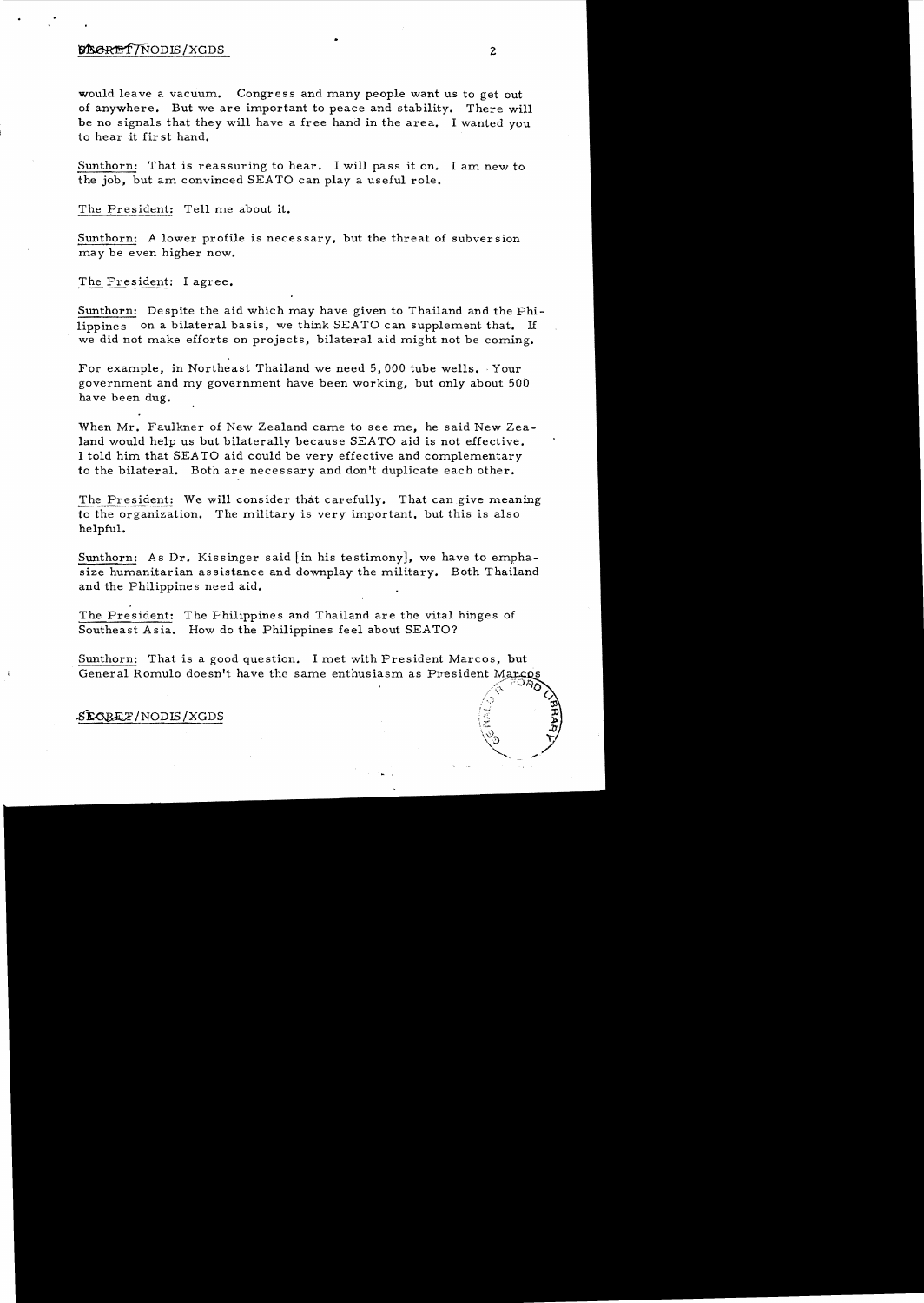# $\frac{1}{3}$

for SEATO. President Marcos assured me that SEATO has a useful role and I will support it. Romulo may feel differently.

The President: We are in a difficult period. You must wonder if you are just a caretaker. I talk now to you as a Thai. Thailand is the key -- it is a place the Communists would like to get. They must not the SEATO context is important to protecting Thailand.

We must put up a warning flag that the U.S. is supporting SEATO and the *SEATO* umbrella is helpful to protect the area. It gives us a reason to say "look here, we have a treaty commitment." It is better than a unilateral commitment. SEATO was a big umbrella before I got here  $-$ not that it was wrong. Better than 17 million people now live in freedom. Our opponents have complained -- about the Christmas bombing, etc. But Southeast A sia would have suffered irreparable damage if we hadn't stood fast.

Sunthorn: Thailand stood by you.

The President: Your leaders must know they have a strong friend in this office. We won't let them down, despite what our newspapers say.

Sunthorn: I will convey this, Mr. President.

The President: How are things in Thailand? How are you doing meeting inflation?

Sunthorn: *As* you know, we depend on rice. Prices went very high. We had queues of people, which is unusual for us. Now the situation is much better.

As you know, the former rice exporting countries have no more rice, except the Thais. Everyone wants our rice.

The President: There is right now a world-wide food shortage. There used to be a surplus. Now people are eating better. We have got to figure out ways to produce more.

Sunthorn: Cambodia used to export. Now they import.



#### 43 BE ERET / NODIS / XGDS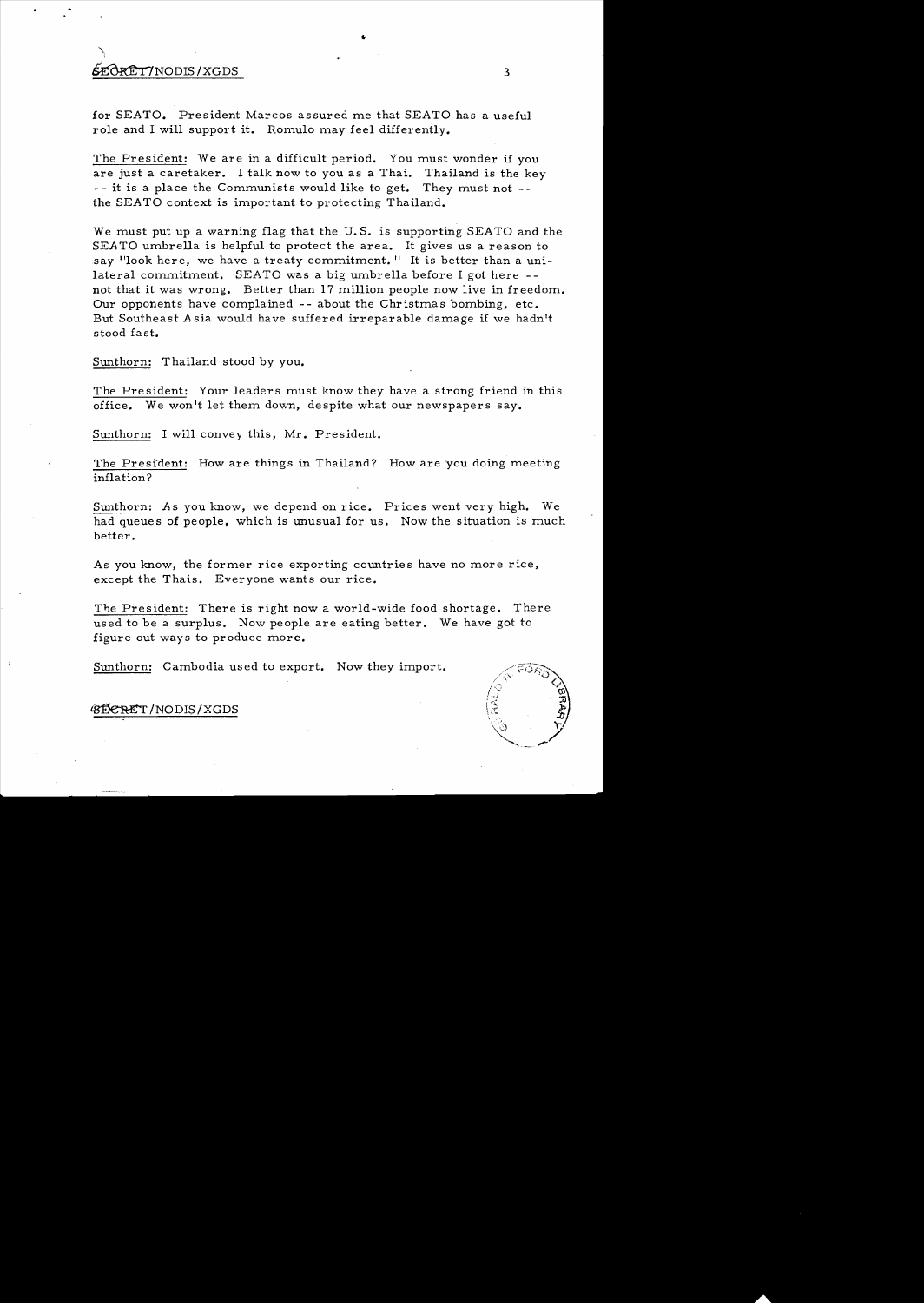## SEGRET/NODIS/XGDS 4

The President: I hope Cambodia can survive a while. I am surprised. Congress has imposed a bombing halt. This is important to the Thai border.

Sunthorn: Our economy is generally good. The rubber price is high, also tin. Our price index is up 30% because of the rice. Otherwise we are doing well.



### ~/NOD~/XGDS

ķ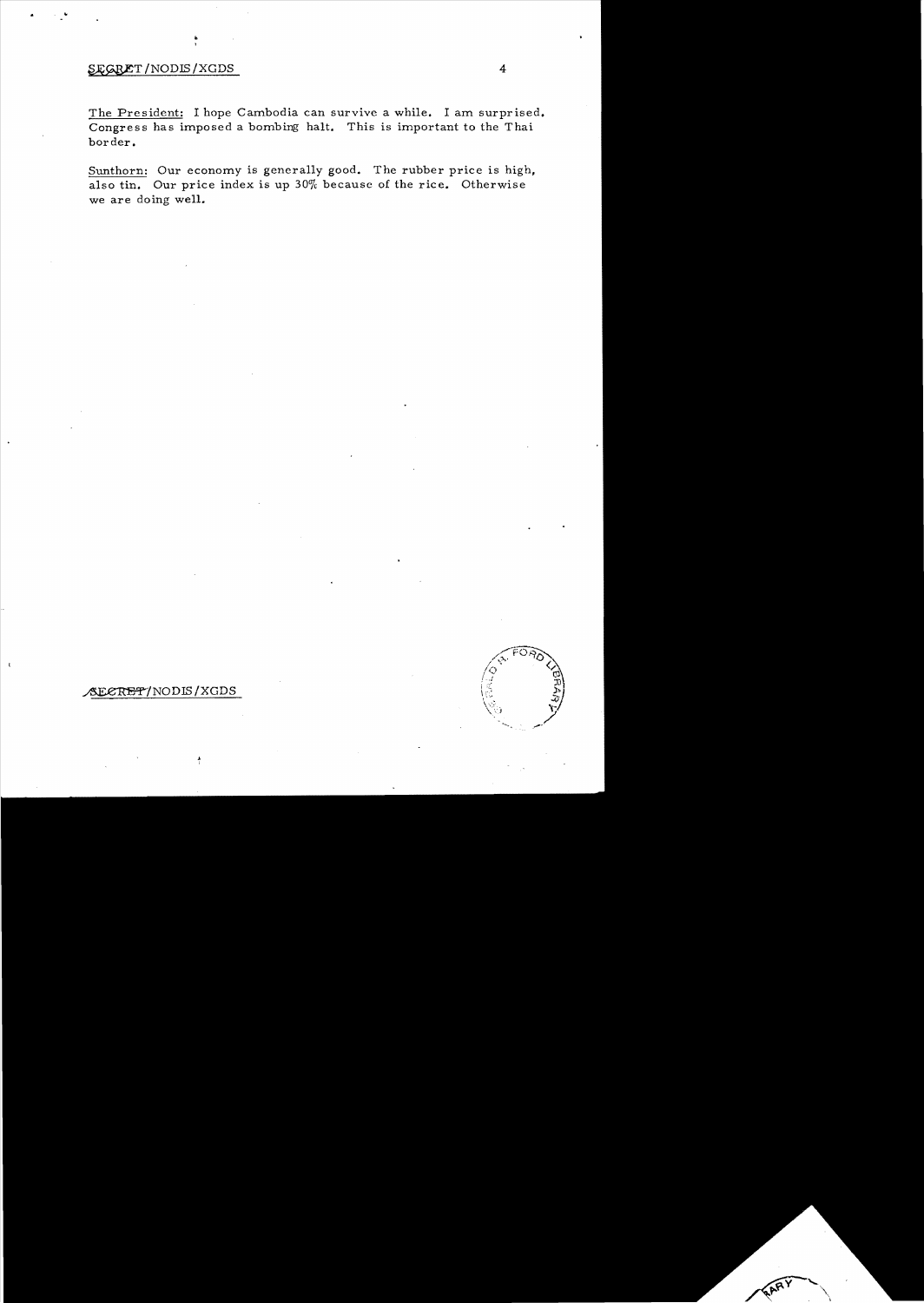Synthem - President 21 Sept 13 Sinthorn Gong to 1/4 ?<br>(Humin 5 d<sup>e</sup> 19 ?) enleg av 15 brot continual<br>Amer formes in Their They are for M Cristol many times Cheese Kemander vity pour Fleur for bander To Boughets plut & net jour Skill <u>vir blon fatfind that as donk</u> how mental errel une inter USID conditionnement de mere often. over you US when SEATO. Inspira 6 flet SEA + Tharland, Thai Unsas official porciol Sattie son estant dons sente men mont - with home or former people Drette has my continual raggent "W/wa we maked the that we will of drove That would have mean i cry us Hveront in text int of ungarber UR au comportant à proces statutate. no fur hand me de l'Wonted tope the face of first could Recomment pas und pour me-Donne most job not an commentaria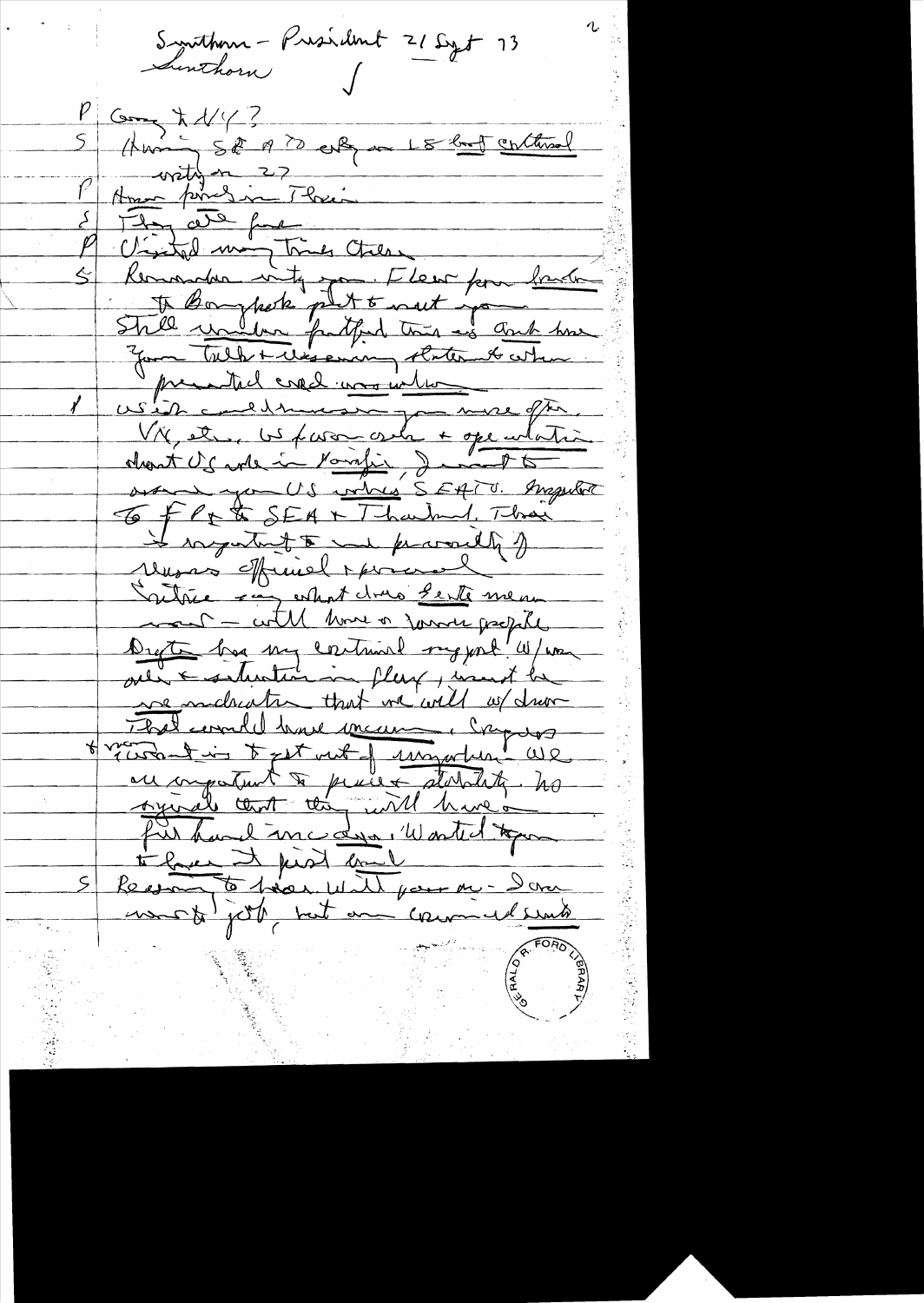P Tell and writing Louis frizie une meson lut churt Députe ond which and trouvenir Think Sut can suggedement Chat, toute with your gust my got had the Wear Mr Farlance 1/2 come to you are Mes me Senti and defenders dut distinction messonne à dont duplinate couragines moderni & anythe Turillay who emphasing humantanin orriet extreme Phil + Thought Things of SEA 5 Endre questions - 2 mit en marcos, but as Marson for Sut.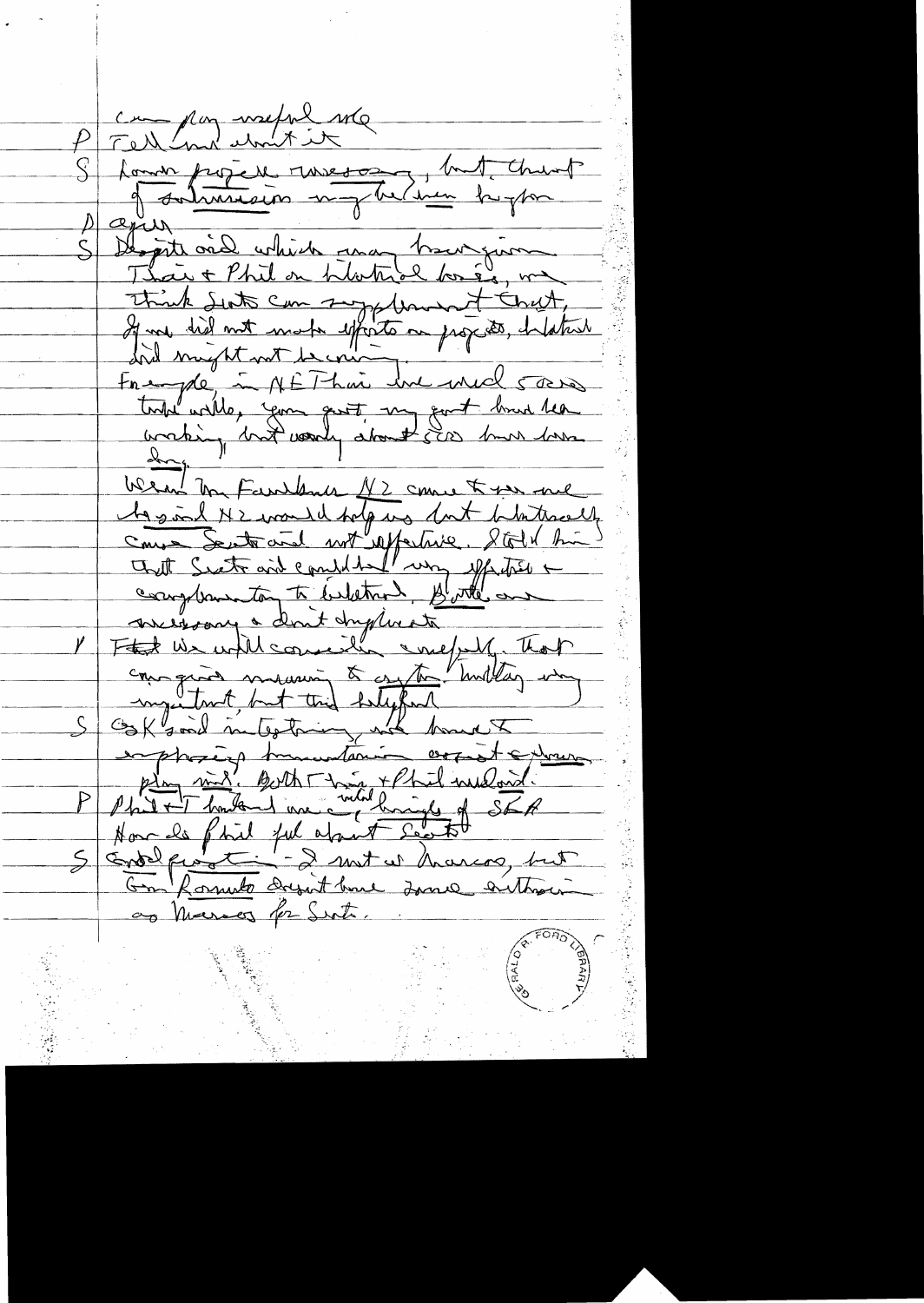Wanner corenal me Sent live rayed Who Inall Support it, formuls many "fill Who small, support the formula may your<br>objection, and equally prior to sure and<br>want if you are just contained in any<br>to her in the same exacts would be a get is biligents potent commences me or treating crownt the them bedtral Senti was by makella before I post none -1 cont that it was many. Bitter that 12 million his in person offerent unificants S This stood by you thing hunger Station priest in this year. He won't How on things in Their Inflation . Prices .<br>Gray though we leguise un use . Price .<br>want of bright . We have queents of gargle , much With Objectifient, pour une X compres